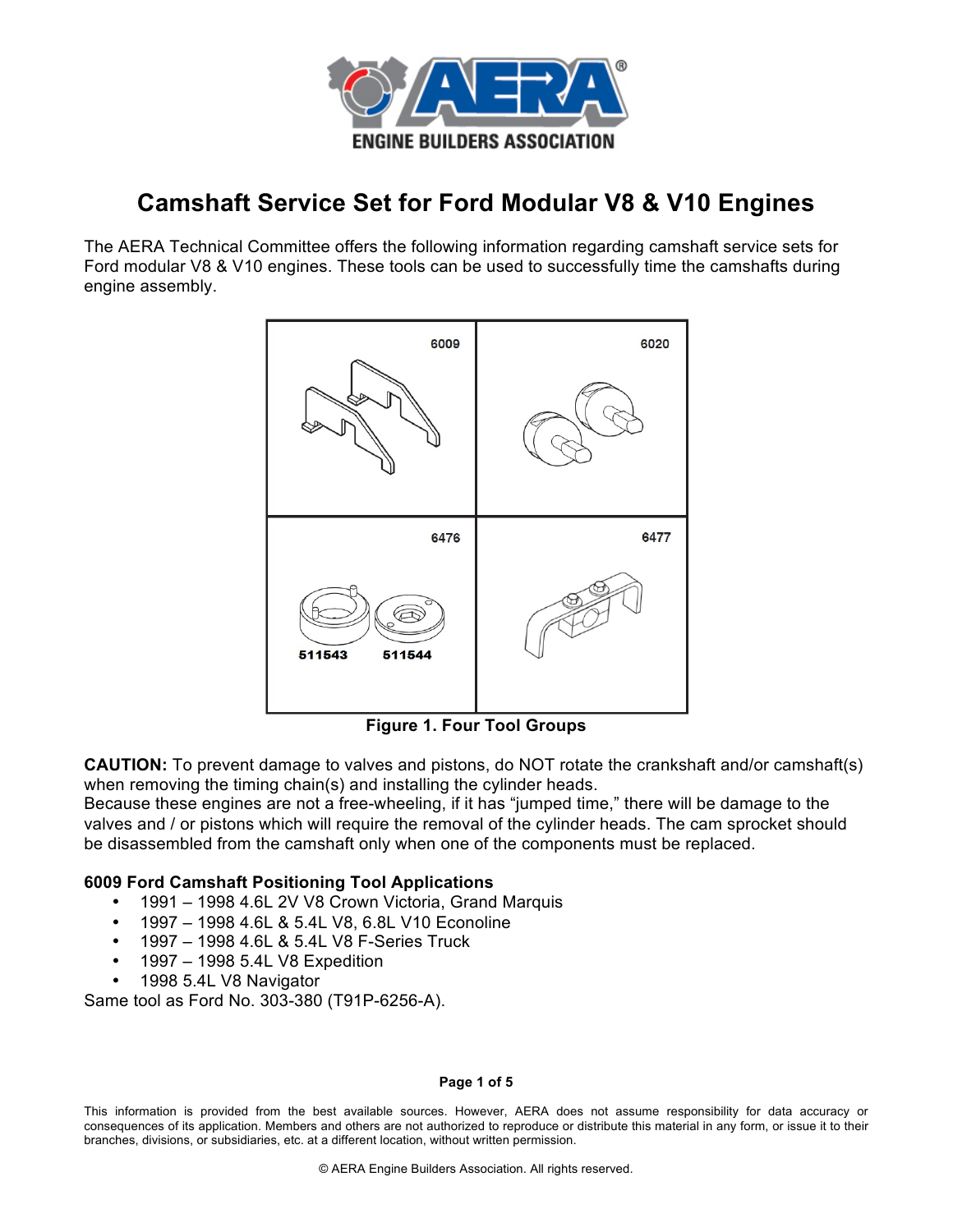

- 1. Remove all necessary components to access the timing chains.
- 2. Rotate the engine to number 1 cylinder to TDC.
- 3. Install #6009 (511532) on flats of the camshaft as shown to prevent accidental rotation of the camshafts.
- 4. Perform camshaft service as required.
- 5. Refer to the vehicle service manual for the correct camshaft-to-crankshaft timing procedure.



**Figure 2. Tool 6009 Installed**

# **6020 Ford Camshaft Positioning Tool Applications**

- 1992 1998 4.6L 2V V8 Crown Victoria, Grand Marquis
- 1997 1998 4.6L & 5.4L V8, 6.8L V10 Econoline
- 1997 1998 4.6L & 5.4L V8 F-Series Truck
- 1997 1998 5.4L V8 Expedition
- 1998 5.4L V8 Navigator

Number 6020 (511555; same as Ford #303-413/T92P-6256-A) must be used with #6009 (511532; same as Ford #303-380/T91P-6256-A).

#### **Page 2 of 5**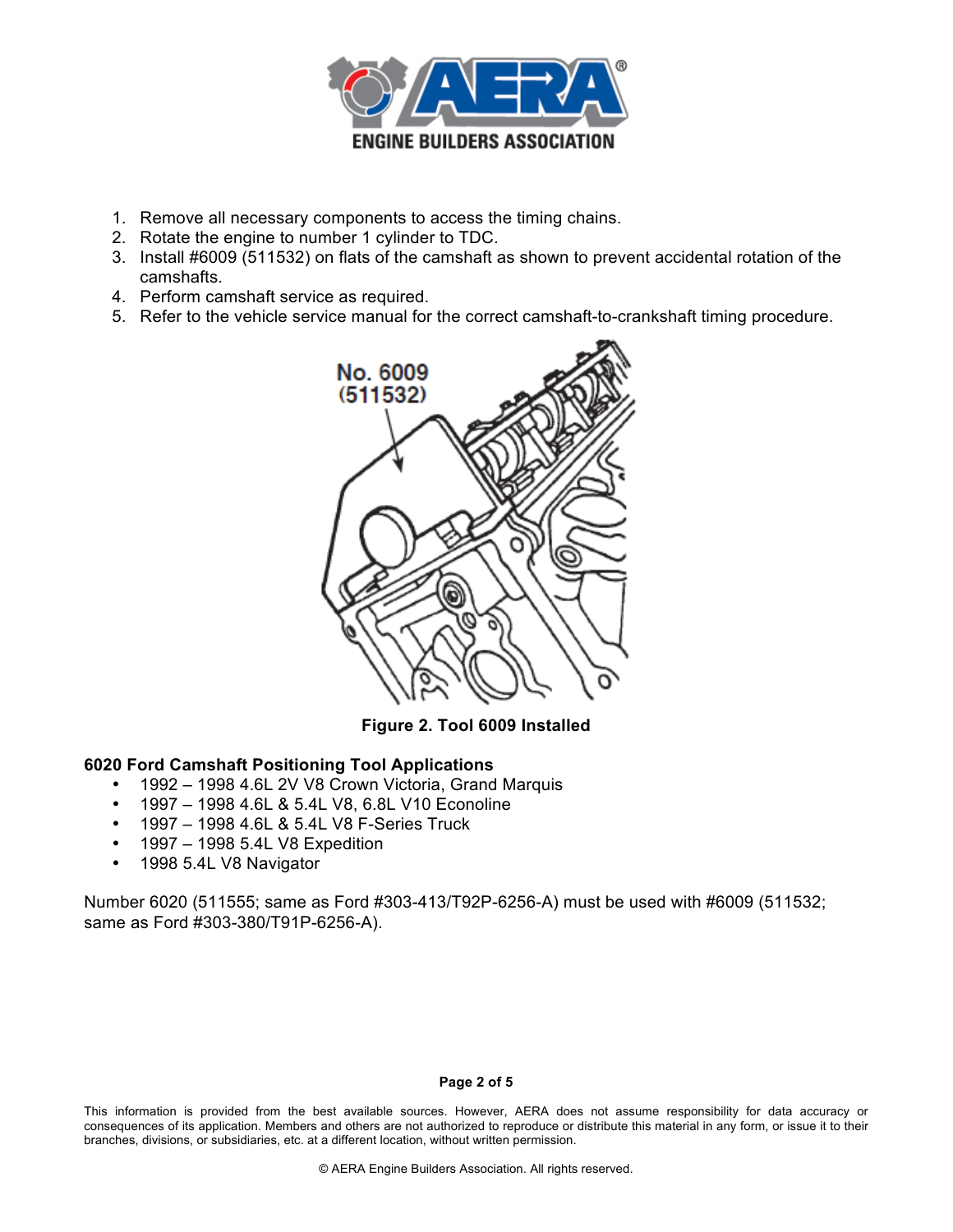



**Figure 3. Tool 6009 & 6020 Installed**

- 1. Remove all necessary components to access the timing chains.
- 2. Rotate the engine to No. 1 top dead center.
- 3. Disassembly: Install No. 6020 Camshaft Positioning Tool (511555) and No. 6009 Cam Positioning Tool (511532) into each camshaft end, as shown, before removing timing chain tensioners and chains to prevent valve train damage.
- 4. Assembly: Install No. 6020 Camshaft Positioning Tool (511555) and #6009 Cam Positioning Tool (511532) into each camshaft end, as shown, before installing timing chains and tensioners to prevent valve train damage.

# **6476 Ford Camshaft Positioning Tool Set Applications**

- 1997 2006 4.6L & 5.4L Econoline
- 1997 2004 4.6L & 5.4L F-Series Truck
- 1997 2004 5.4L V8 Ford Expedition
- 1998 2004 5.4L V8 Lincoln Navigator
- 1997 2006 6.8L V10 Econoline

511543 is the same as Ford #303-569 (T96T-6256-AR1); 511544 is the same as Ford #303-570 (T96T-6256-AR2). Use this tool set with #6477 (511545) Ford Camshaft Holding Tool.

- 1. **Two-hole Camshaft Sprocket:** Use #511543 to position the camshaft sprocket (2-hole) on the engine as shown. 1**8 mm Camshaft Sprocket:** Use #511543 with #511544 to position the camshaft sprocket (18 mm hex hd.) on the engine as shown.
- 2. Service the timing chain as required per procedures in the vehicle service manual.
- 3. Torque the fasteners to factory specifications.

### **Page 3 of 5**

This information is provided from the best available sources. However, AERA does not assume responsibility for data accuracy or consequences of its application. Members and others are not authorized to reproduce or distribute this material in any form, or issue it to their branches, divisions, or subsidiaries, etc. at a different location, without written permission.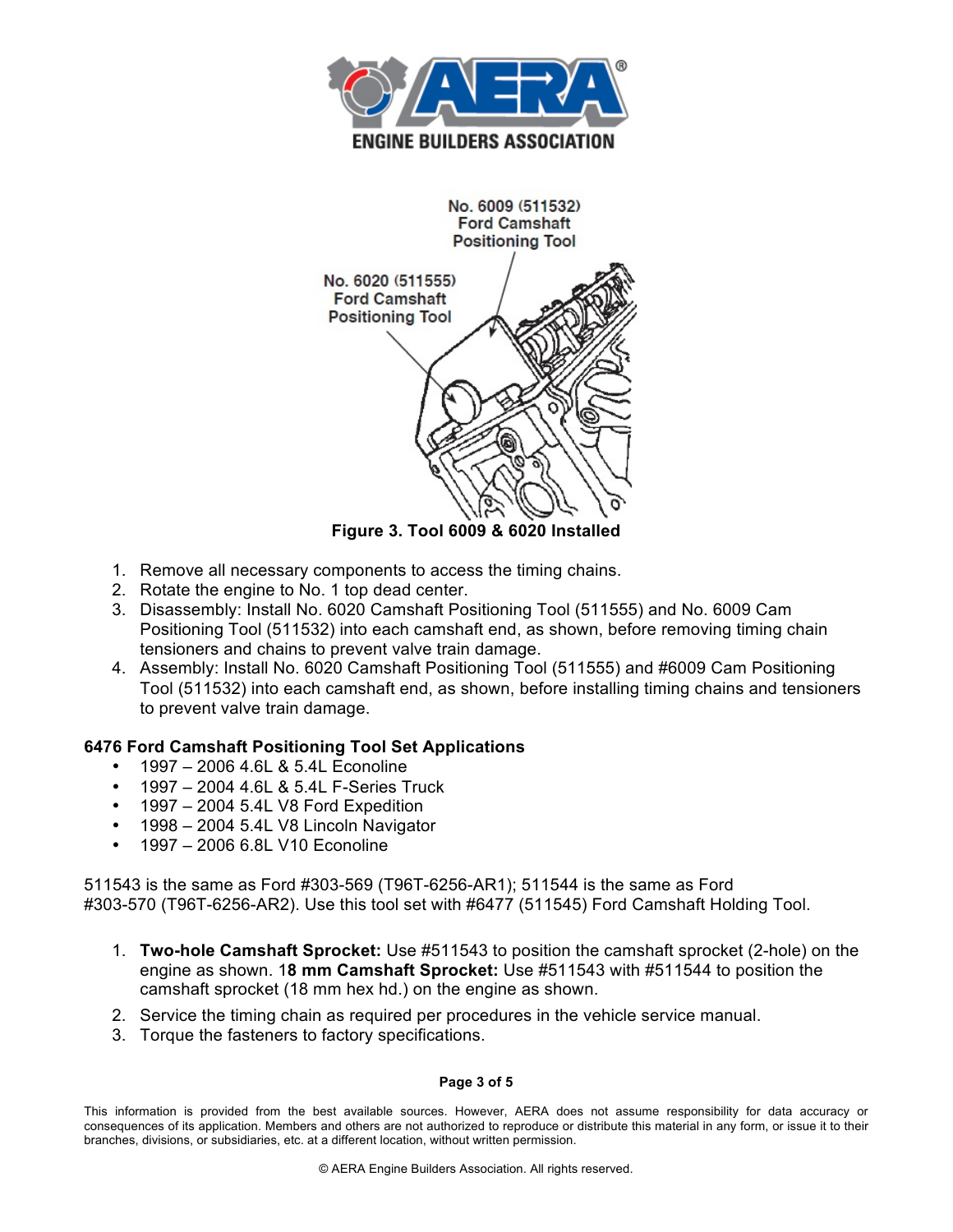



**Figure 4. Tolls 511543 & 511544 Installed**

# **6477 Ford Camshaft Holding Tool Applications**

- 1997 2016 Windsor V8 Econoline
- 1997 2004 Windsor V8 F-Series Truck
- 1997 2004 5.4L V8 Expedition, F-Series Truck
- 1998 2004 5.4L V8 Lincoln Navigator
- 1997 2017 6.8L V10 Econoline

Same as Ford No. 303-557 (T96T-6256-B). Use this tool with #6476 (511543 and 511544) Ford Camshaft Positioning Tool Set.

#### **Page 4 of 5**